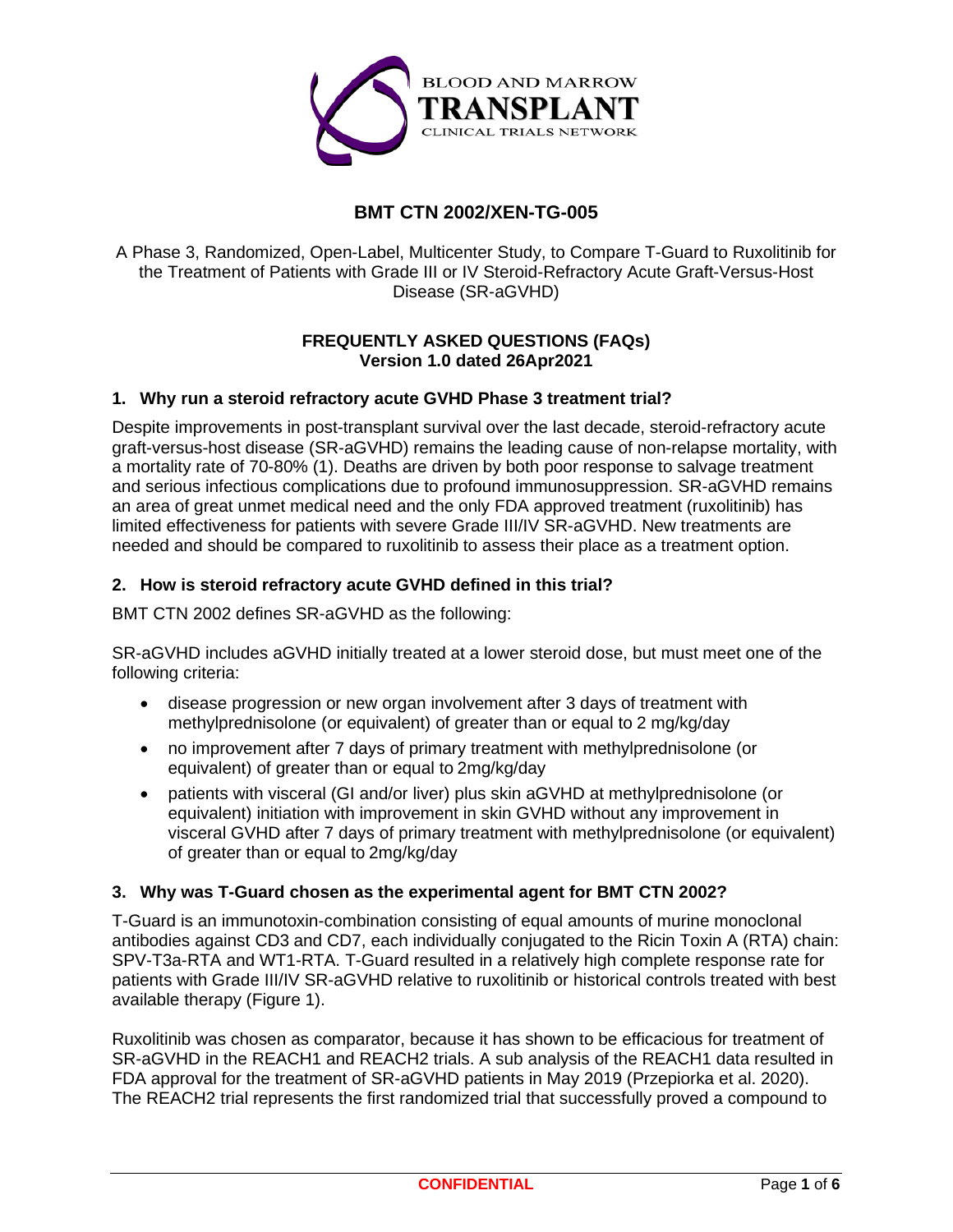be superior to BAT, following a period of 30 years with numerous Phase 2 trials and 2 previous Phase 3 trials, in which no treatment really stood out over other treatments (Zeiser et al. 2020).





## **4. What is the rationale for selecting a combination of anti-CD3 and anti-CD7 immunotoxins in T-Guard for treatment of steroid refractory acute GVHD?**

Preclinical data suggest that this combination harbors relevant properties for clinical use (e.g., synergistic killing of T-cells, with a preference for recently activated T-cells (which have a higher expression of CD7) and a relative sparing of non-activated T-cells and anti-viral cells, transient depletion of NK cells, and additive immunosuppression provided by the modulation of the CD3/TCR complex). Moreover, due to the short one-week administration period in combination with T-Guard's short half-life (only 7-9 hours), the lymphocytopenia induced by T-Guard is considerably shorter than what is typically observed after other lymphodepleting agents like alemtuzumab and ATG.

# **5. What is the primary endpoint and why?**

Day 28 CR rate is selected as primary endpoint given the consensus that achieving a CR is clearly driving long-term OS in patients with SR-aGVHD <sup>1-4</sup>. Day 28 CR has been accepted by the regulatory authorities as primary endpoint.

# **6. Are pediatric cases eligible?**

No, patients should be at least 18 years of age. After the safety run-in, the DSMB may evaluate whether adolescents could be included through protocol amendment. Further studies in children <12 will be performed as per the Pediatric plan (following more data being available in adults and adolescents next).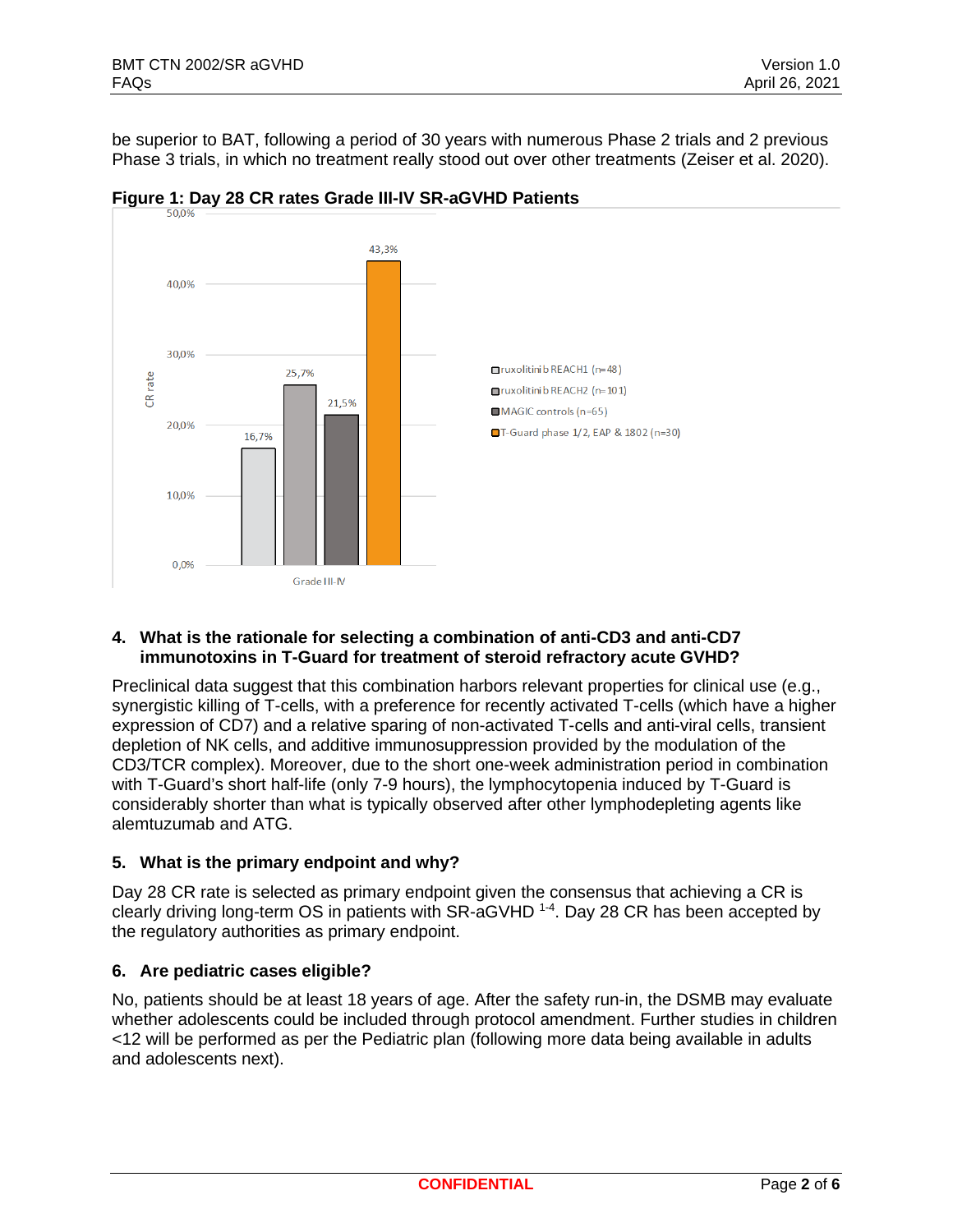# **7. Are patients with previously treated steroid-refractory acute GVHD eligible?**

No. The preliminary data generated for this approach was obtained from patients who had not already been treated for SR-aGVHD. It is not known whether patients who have already failed other treatments for SR-aGVHD will have similar response rates to T-Guard or ruxolitinib.

# **8. Why are patients with severe hypoalbuminemia (i.e., serum albumin of <1 g/dL) or elevated creatine kinase (i.e., CK level greater than 5 times upper limit of normal) being excluded?**

The most common side-effects described for RTA-based immunotoxins are capillary leak syndrome (CLS) and myalgia, the latter being often associated with an increase in serum creatine kinase (CK). Although no severe cases of CLS have been reported for T-Guard treated patients, excluding patients with severe hypoalbuminemia further mitigates the risk of serious complications from CLS. The same holds true for myalgia. Monitoring for the development of myalgia, with subsequent CK testing if present, is important for those patients receiving T-Guard.

#### **9. Is any interim (efficacy or futility) analysis planned?**

This trial will include three interim analyses, one for futility and two for efficacy.

#### *Futility:*

This trial will include one interim analysis for futility after 23 patients on the T-Guard arm (46 patients total) become evaluable for the primary endpoint.

#### *Efficacy:*

After 150 patients reaching Day 28, two sets of analyses will be performed to test whether T-Guard's Day 28 CR rate is superior to:

- 1. historical Best Available Therapy (BAT) to support T-Guard approval from US regulatory authorities (FDA). An earlier futility analysis will take place after 46 patients reaching Day 28.
- 2. ruxolitinib treatment to support T-Guard approval from European regulatory authorities (EMA). If superiority is not found in this group of 150 patients, a final analysis will follow once all 246 patients have completed the Day 28 assessment.

#### **10. Why are there two efficacy analyses?**

The efficacy analyses are designed to meet the approval requirements for both the FDA and EMA.

## **11. Why is the study monitoring CMV and EBV reactivations? Will the budget cover such testing?**

Viral reactivation/infections are common in patients with SR-aGVHD. While the pre-clinical data suggest that T-Guard preferentially targets activated T cells (partially preserving anti-viral activity), monitoring the frequency and severity of viral reactivations and/or infections is an important safety outcome. The studies with ruxolitinib have also shown CMV reactivation to be a common adverse event. CMV reactivation monitoring by serial PCR is a universally accepted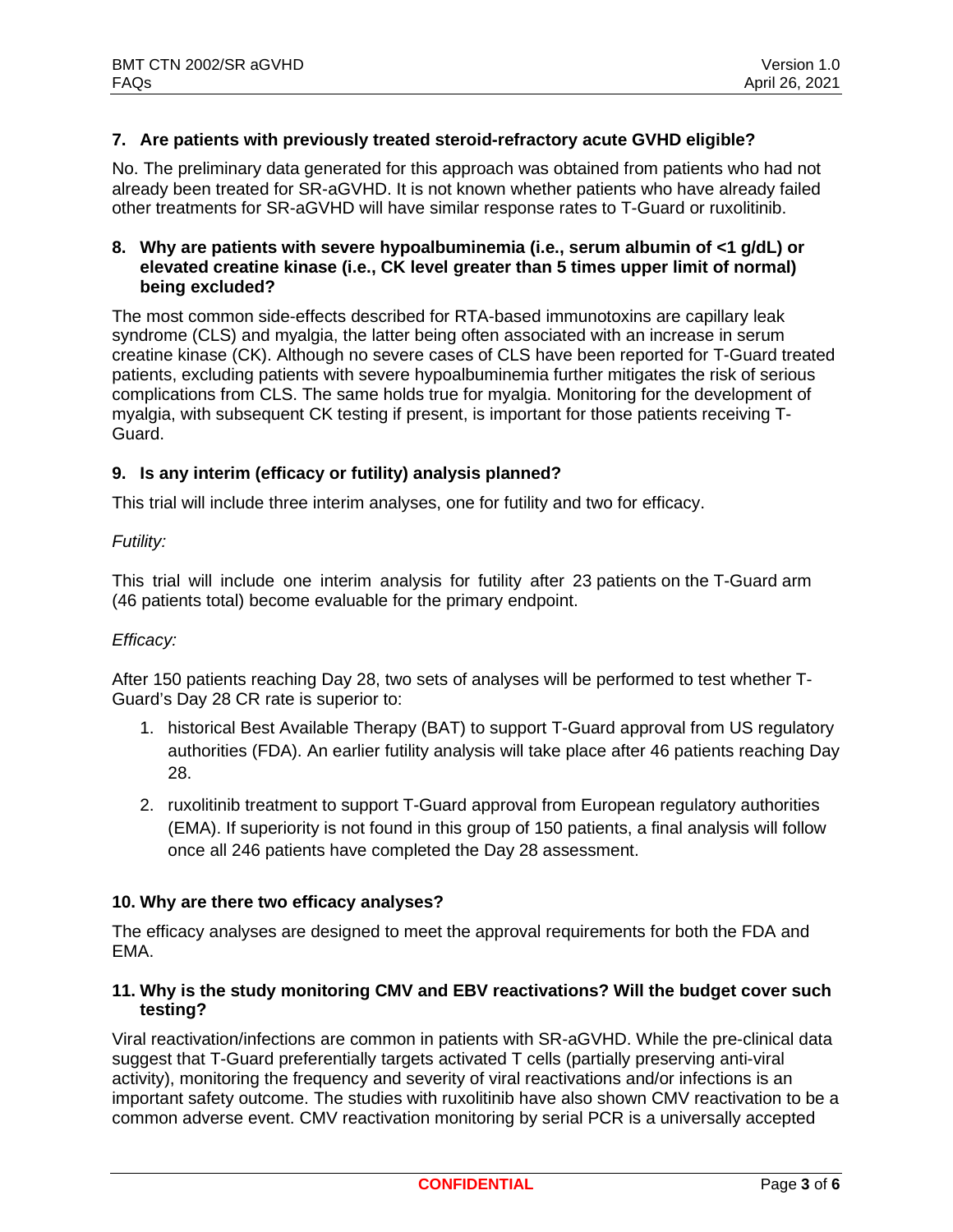standard clinical practice for patients with GVHD and is considered part of routine clinical care in this study. The BMT CTN 2002 budget will cover EBV and CMV viral monitoring at the protocol specified time points in as far as they deviate from local routine practice.

# **12. Is there a need for a multi-center network to meet the objectives?**

Yes. Although SR-aGVHD is not a rare post-transplant complication, no single center treats sufficient numbers of SR-aGVHD patients to complete this study within a reasonable timeframe.

# **13. Is the accrual goal feasible?**

Yes, the accrual projections are based on recent surveys of interested centers and realistic projections based on prior experience from the BMT CTN and the European centers.

## **14. What are the proposed plans for data acquisition, transfer, management, and analysis?**

A web-based data entry platform will be used to collect study data. Data are transmitted via an encrypted link between the web server and browser using secure socket layer (SSL) technology. SSL is the standard used by banks in their electronic transactions. This platform includes online missing forms reports as well as other reports as deemed useful by the transplant centers. A User's Guide and Data Management Handbook will be developed for reference.

Missing forms reports are updated daily. Queries will be developed to check for missing and inconsistent data. Queries will be distributed to the centers at least monthly.

Analysis files will be prepared prior to each Data and Safety Monitoring Board (DSMB) meeting. Most analyses will be conducted using SAS and following the statistical analysis plans outlined in the protocol.

#### **15. Are there any specific study training plans necessary to accomplish the research?**

Site staff will need to participate in a Site Initiation Call, the PI and staff will need to have documented training on the protocol, study coordinators will need to be trained on data entry for the study, and manuals for pharmacy and laboratory specimen collection will be developed.

#### **16. Will patients treated with DLI be allowed?**

Patients that have been proactively or preemptively treated with DLI will be allowed; however, patients who receive DLI for GVHD relapse will be excluded.

# **17. Why are patients that undergo a second transplant excluded?**

Patients who have undergone a second transplant have higher rates of complications which can obscure a safety signal in this high-risk population.

#### **18. Why is ruxolitinib being supplied for different lengths of time by the study?**

Due to the international nature of this study, there are some countries that will not be able to have their patients continue with treatment on ruxolitinib without a supply from the study. Countries that cannot provide ruxolitinib to their patients off-study will be able to receive ruxolitinib for up to six months from the study. Whereas countries that can provide ruxolitinib offstudy will receive ruxolitinib through Day 56 from the study and if their physician decides to continue ruxolitinib the patients can get ruxolitinib from a local pharmacy.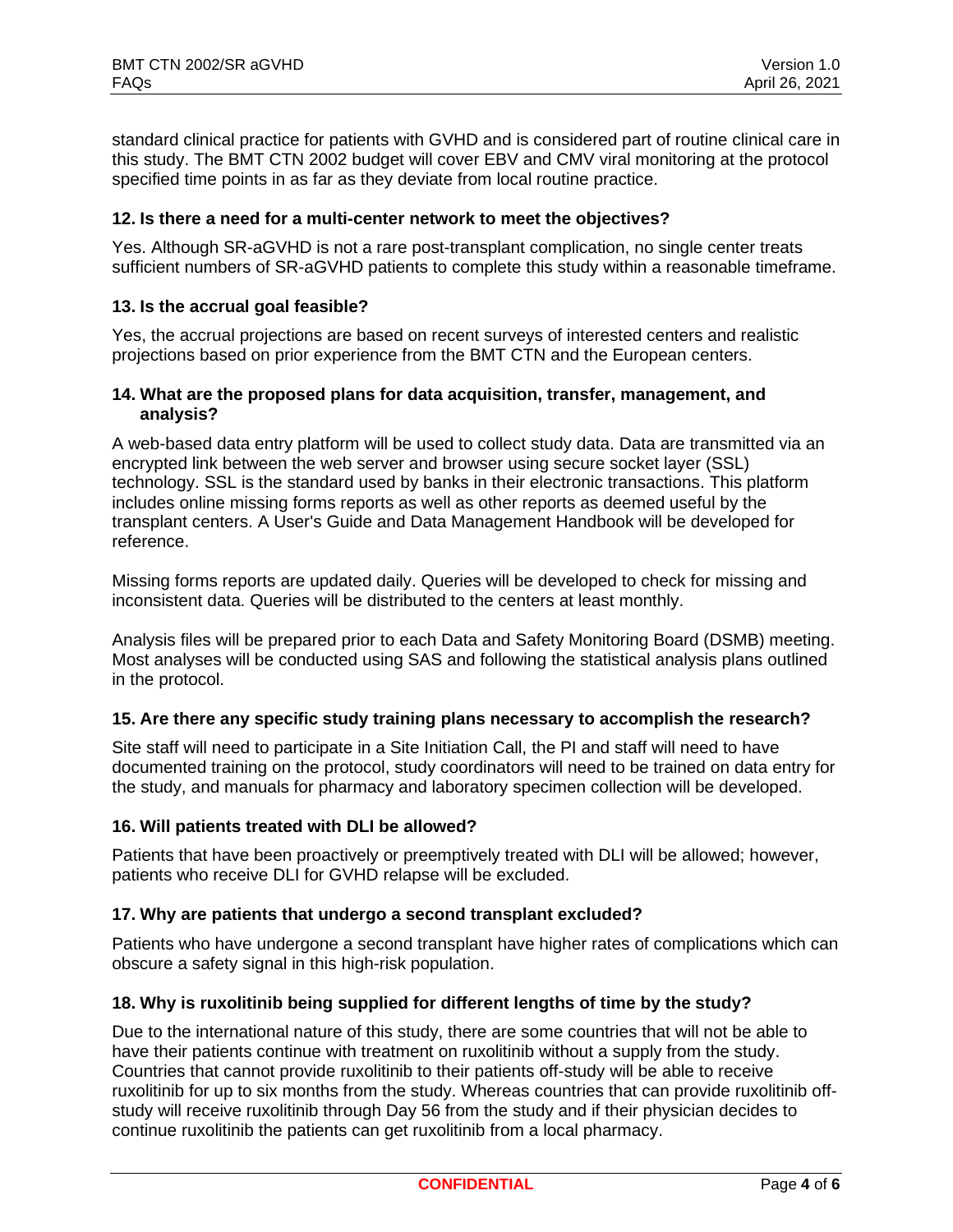## **19. Sample size is based on the 17% difference in response. Should a more conservative approach be utilized?**

The expected difference is based on the observed outcomes in the REACH2 study and is more conservative compared to the outcomes observed across the entire ruxolitinib trial outcomes.

# **20. Does T-Guard have bone marrow toxicity?**

T-Guard has not been associated with bone marrow toxicity in any of the treated patients. Moreover, non-clinical experiments have not shown a negative impact of anti-CD3 and anti-CD7 immunotoxins on hematopoietic progenitor cells (Preijers et al, Scand. J. Immunol. 27, 533-540, 1988). The hematological toxicity reported for T-Guard is reversible thrombocytopenia.

## **21. If patient is refractory to T-Guard, can this patient be given ruxolitinib or other medication?**

Patients refractory to T-Guard may be administered ruxolitinib or other salvage treatment per the discretion of the treating physician. However, study treatment cross-over will not be permitted.

## **22. Why is salvage treatment allowed after 7 or 14 days?**

The median duration until improvement of at least one Grade after the first T-Guard infusion in patients with Grade III and IV SR-aGVHD, was 7 days with an interquartile range (IRQ) of 3 to 14. Furthermore, in those with a response (CR or PR; 19 out of 30) in 95% (18/19) of the patients this response occurred within 14 days of the first T-Guard infusion and in 37% (7/19) of the patients in the window day 8 to 14.

In the REACH2 study addition of any new systemic immunosuppressive therapy was allowed 7 days after randomization for patients meeting aGVHD criteria for progression, mixed response or no response criteria.

According to Mohty et al 2020, ruxolitinib-refractory aGVHD is defined as disease that shows (i) progression of GVHD compared to baseline after at least 5 to 10 days of treatment with ruxolitinib, based either on objective increase in stage/grade, or new organ involvement; (ii) lack of improvement in GVHD (PR or better) compared to baseline after at least 14 days of treatment with ruxolitinib.

#### **23. Accrual Estimates**

Please see separate accrual plan document.